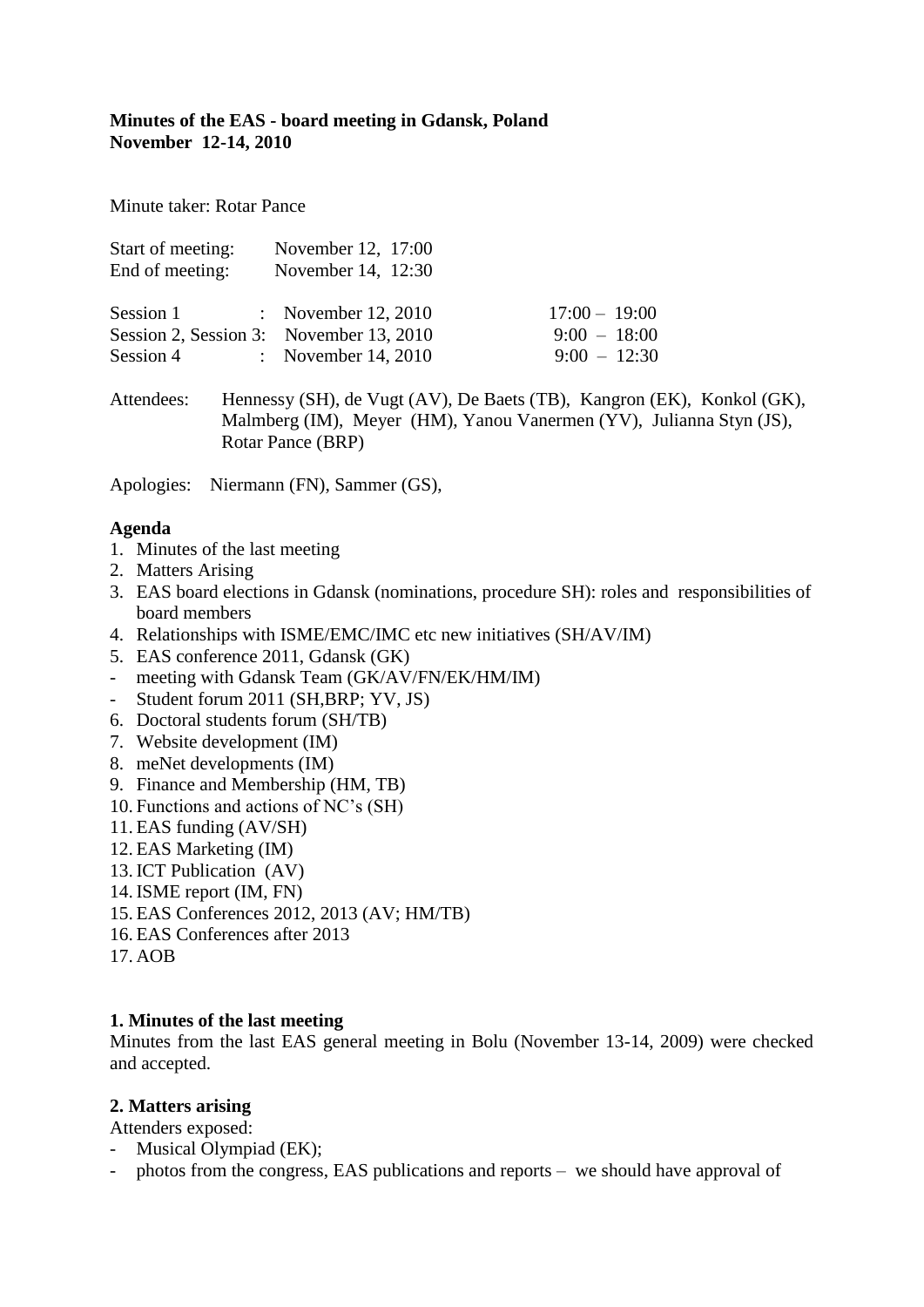the people which are on the photos;

- honorary members history of the EAS;
- the roles of the co-opted members and students;
- EAS newsletter marketing;
- Proposals for the new projects.

The matters were included in agenda.

### **3. EAS board elections in Gdansk (nominations, procedure SH): roles and responsibilities of board members**

TB prepare and present regulations which are renewed in accordance to the Belgian law. President signed all the pages of the document.

#### **a) Elections and nominations**

We formulated additional interpretations of the article 4 of the regulations:

- Vice president can be re-elected.

- Members can vote immediately for anything. They can nominate or be nominate for the EAS board after 2 years membership. Nominees must provide CV, photo, main interests, statement, reasons for the nominations. Members could vote in the elections after one year of the membership.

- Nominations: one per a country
- Student elected at the SF will be co-opted and be in this status to the next SF.
- Co-opts they are free how long they are participating in the board.
- Co-opted could be two persons from the students and two from the members.

#### How the election will proceed?

*Action: SH and AV will prepare the proposal and if it is agreed it will go to the minutes.*

#### **b) Developing the board**

HM will step down from the EAS board but the other present members are willing to be nominated in the EAS board again. SH also report about GS will for further serving in the board. She also presented the position of FN.

She exposed that we need persons with special expertise: Web master, organising SF, secretary

There were some new candidates proposed as a new EAS board members or co-opted members:

- Mary Stakelum (SH)
- Regina Murphy (IM)
- Nesrin Kyroncou (AV)
- Tomy Lindskok (EK)
- Tommy Strindberg (TB)

We should keep thinking about new nominates.

#### **4. Relationships with ISME/EMC/IMC etc new initiatives (SH/AV/IM)**

SH presented and commented *Proposals for collaborations with other European/international associations* (ITEM 6 at the proposed agenda made by SH/AV) sent to board members before the meeting.

It will be useful if at every board meeting we have the item informations from the ISME; EMC…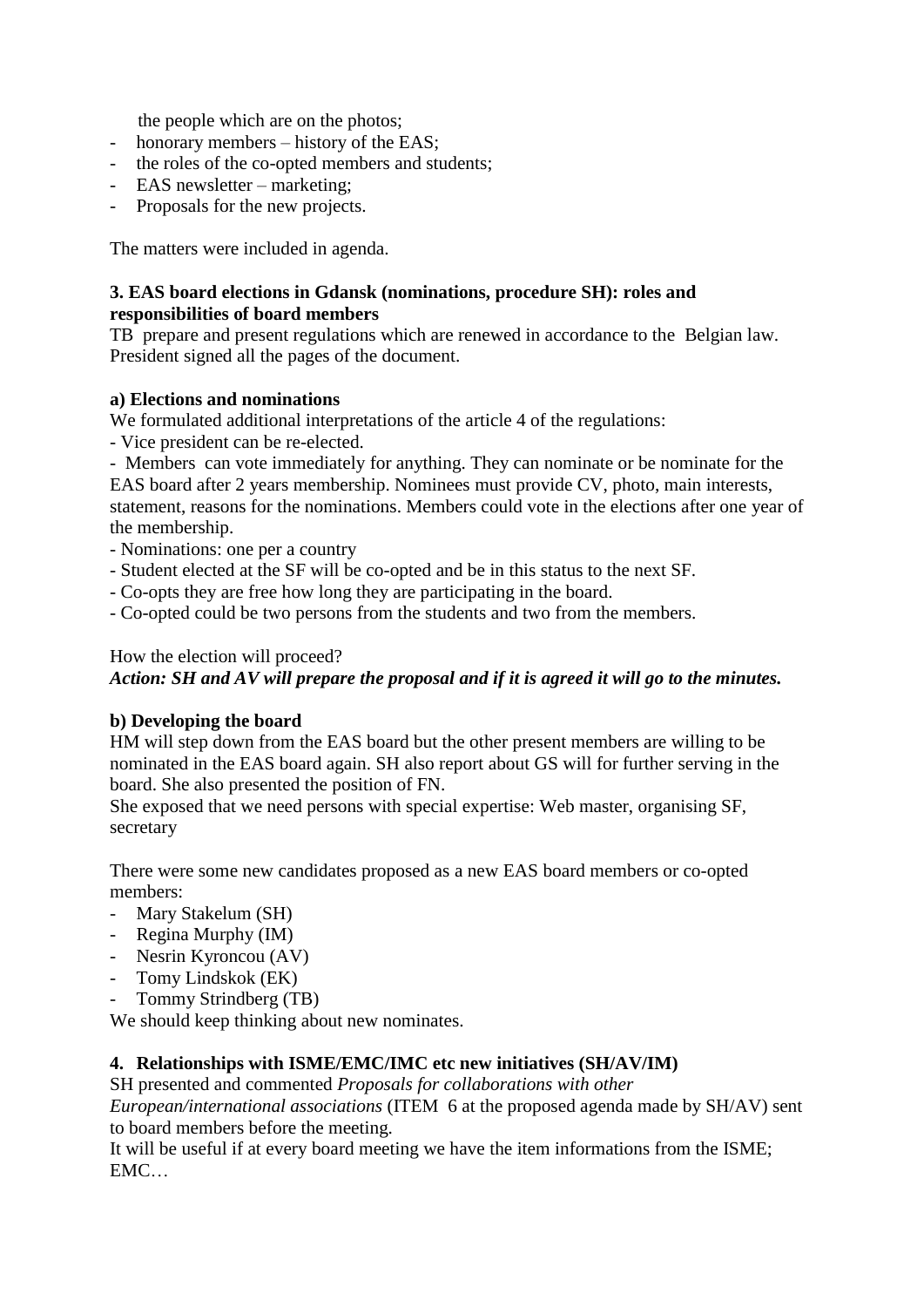## *Action: SH and IM will prepare e-mail to Simone Dudt and Timo (?) about cooperating between the associations.*

The proposal for a 'round table' session EAS, EMC and ISME at Gdansk was accepted. Mary Stakelum will chair the session. The round table is not meant as a presidential statements but to emerge new project.

# **5. Conference in Gdansk:**

GK presented the congress team and all activities of the preparatory process for the EAS congress in Gdansk. She commented the congress website, key note speakers, events connected to the congress (touristic tours, concerts), accommodation The schedules for the SF, NC's meeting, general meeting and SF presentation were arranged. Travelling day for the board members is Monday May 16th. EAS board meeting will run on 17th and 18th of May.

Applying: it might be an extension of the term for the applying (end of January). All submissions must be reviewed.

We made tour of conference venue.

### - **Student forum 2011** (SH,BRP; YV, JS)

The first draft of the SF schedule, prepared by GS and BRP was changed because of the limitation of the working days (GK). We prepared new version of the SF schedule. The proposed main theme is: *TEACHER RESPONSIBILITY FOR CHILDREN MUSIC ACTIVITY. Teaching styles - roles and responsibilities*. SH will take INPUT session.

*Actions:*

*BR will inform GS about accepted plans for the SF.*

*JS will prepare the proposals for the workshop.* 

*Nomination letter to the NC' s and CP' s should be send by the last week of November or the first week of December. The deadline for the nominations is 15th of January. YV will collect all fulfilled registration forms and prepare the list of the participants.*

*Decision: NC's and CP's are responsible for the nominated students - they must be in contact with them and take care for their involvement in the preparatory phase.*

### **6. Doctoral students forum (SH/TB)**

SH and TB takes responsibility for the Doctoral student forum.

They prepared the announcement (see also the document *Doctoral Student forum for Music Education*)

Proposed leaders of the doctoral forum are outside the board are Mary Stakelum (as an expert) and Tade Buchborn (as a representative of the students; he is at the last stage of the doctoral study)

### *Decision: Scientific committee for the EAS Congress will be extended for reviewing the paper of the doctoral students by SH, IM, BRP, TB*

Number of the participants is limited on 12 doctoral students. EAS will pay the deposit for two nights for all participants of the student forum participants.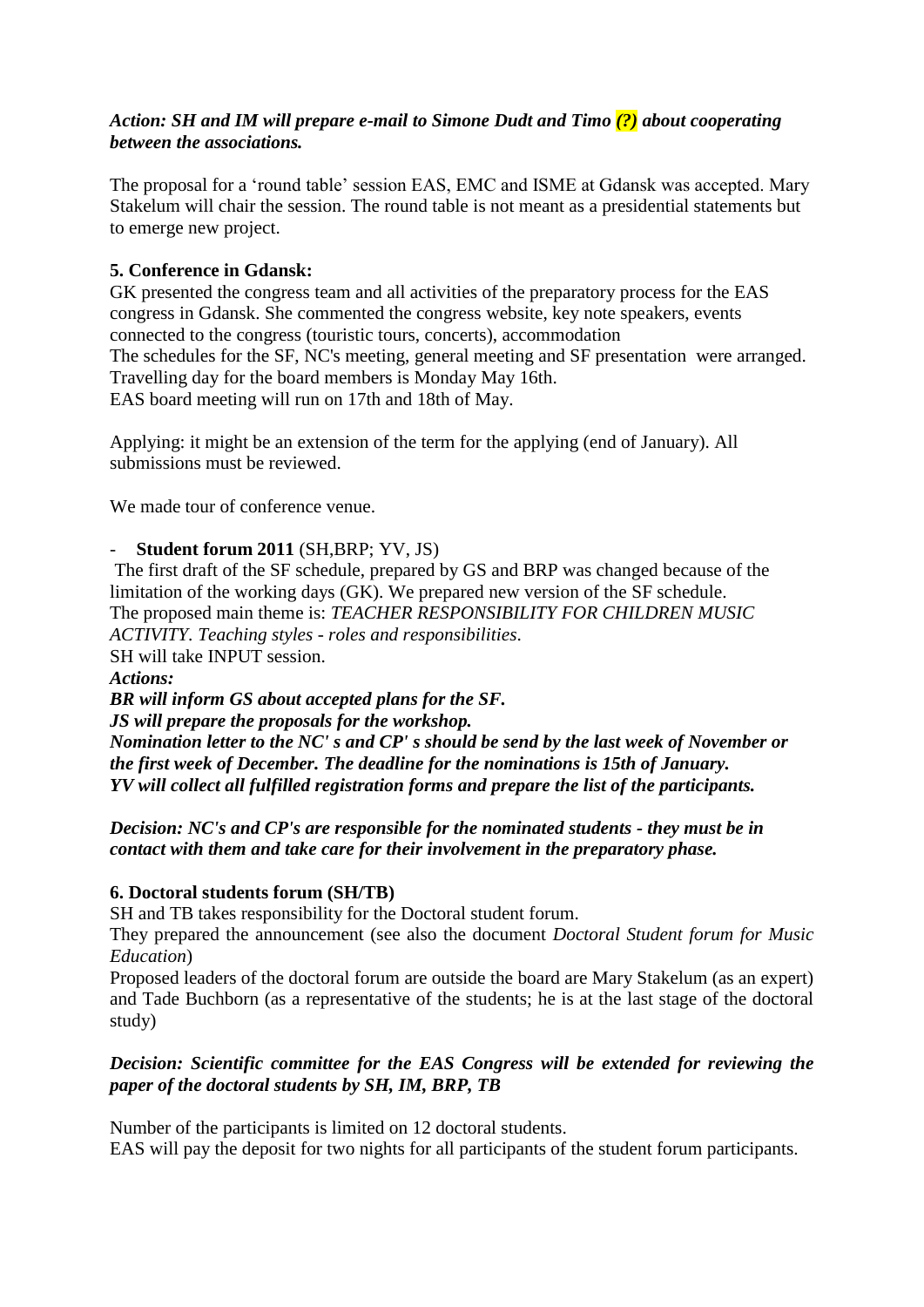Presentation will be on Thursday, May 19th, so they should pay daily payment (50 EUR) for the EAS congress.

Participants of the doctoral students forum will have the same position like participants of the SF. They are free of membership but the must fulfil the membership form – they became automatically the members of the EAS for one year.

# **7. Website development**

Responsibility for different content sections on the website within the whole board was again discussed. Questions were: Who is uploading the texts? Are all these people doing it themselves?

IM will clarify with GS: Should we change the company? What is the exact problem? Is it a possibility to do it like the Viennese Website. What would it cost? ( $\epsilon$  291 per year we are paying to punkt.net ;  $\in$  19,80 3-4 times a year sprit.org)

Open question: using of the address: [info@eas-music.org](mailto:info@eas-music.)

## *Decision:*

*Responsibility of the EAS board members for different content sections on the website:*

- Publications area: AV
- Members: TB (Lead)
- NCs/ Countries: EK (Lead), IM, GS
- Projects: IM
- Coordination of reports of EAS Conferences: EK
- Other Conferences: All members are writing, the webmaster loads them up
- Student Forum: BRP will find a student for the report
- Webmaster, Backend: IM, GS
- History of EAS: FN, has to be kept updated, after his resignment GK
- Pinboard / Calendar: GK, before the Gdansk Conference AV
- Links: Webmaster
- About EAS in three languages: responsible person for translations to English: SH, German: GS, IM, French: Herbert Meyer

IM also present proposals for the structure on the websites related to projects.

Main pages: some lines inside the membership – project information and advices will be on inner site just for the members

Project base will be running projects and past projects as they are net.Music and meNet. The proposals were accepted.

### **8. meNet developments (IM)**

IM reported on activities, connected with meNet developments. She exposed the question about the LO- translations in the national languages. AV informed the board that he will ask the Dutch national body of ME/MTT to consult the document and give their agreement to his translation ("in consultation of...") for stress the importance of the document in his country.

### *Action: It was agreed that IM will add the notes regard translators within the LOdocuments for NL, SI, FR and TR when Nesrin Kalyoncu will send the LO in Turkish language.*

**9. Finance and Membership (HM, TdB)**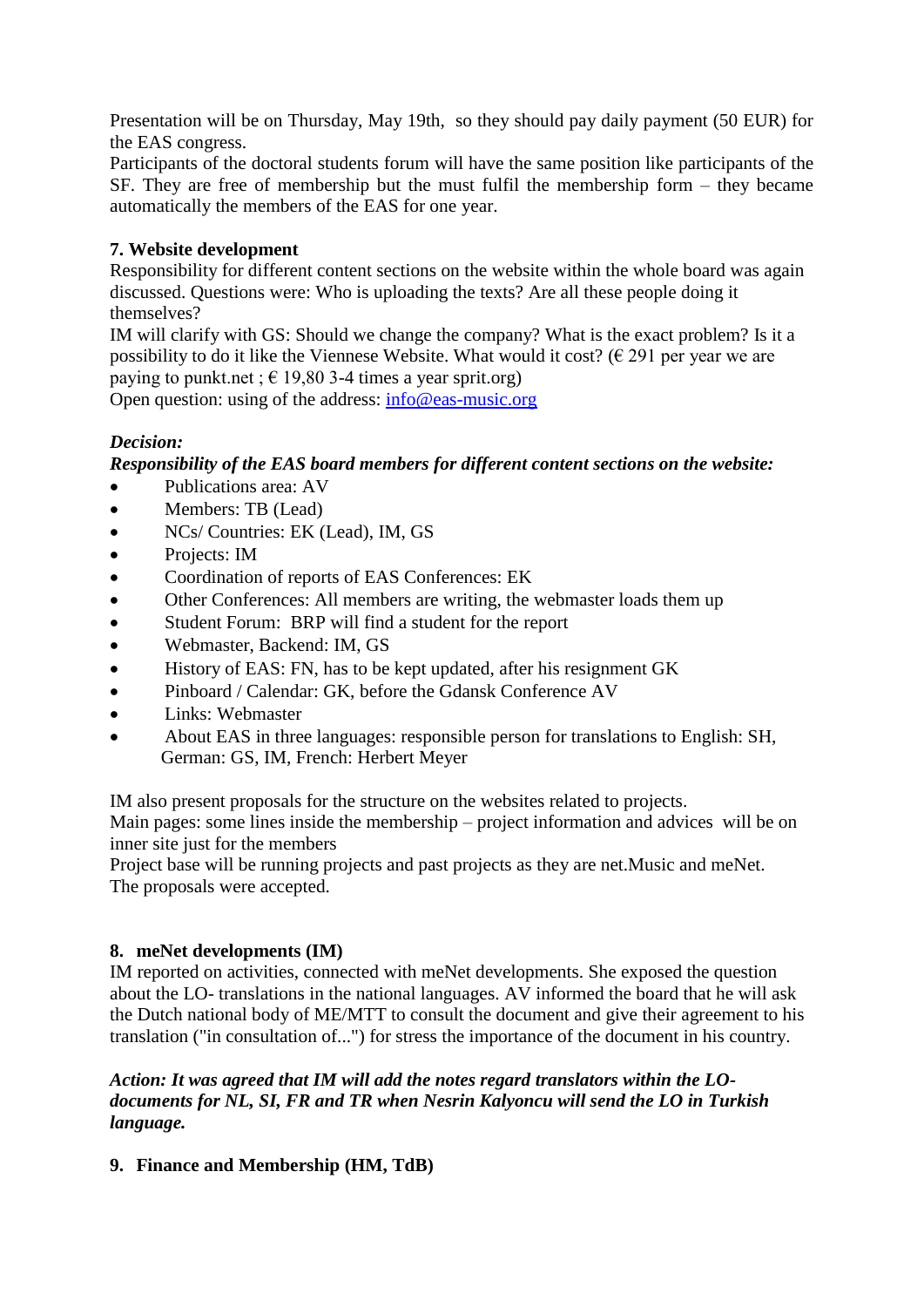The financial and membership report, presented by TB, was accepted.

*Decision: We agreed that the costs for the gifts, leaflets, posting ect. should be covered from the EAS budget. When the board members travel to important meetings and conferences for representing and promoting the EAS activities, their travel costs should be also financed from the budged*.

Membership: We have 11 associated institutions. *Action: It was agreed that we will write personal letter to representatives of the national associations and invite them to become a member of the EAS.* 

The main list of the individual members is on the website. TB will edit g-mail base with all applied documents and it will be open for all in the board with the g-mail addresses..

*Action:*

*Membership procedure: in the case of the new members TB will send all copies of e-mails to SH, GS and BR.*

### **10. Functions and actions of NC's (SH)**

*Action: NC website - SH prepared the format and it will be circulated between the board.* EAS text should be quite a summary what is going out in one country. *New format will be send by e-mail and the dead line for fulfilling will be end of the January. GK will take care for this part of the web pages.*

### **11. AS funding (AV/SH)**

SH presented the situation, related to the funding of EACEA.<sup>[1]</sup> We should preparing the text for applying (the deadline is September 2011).

*Action: All board members should read this pages (especially Advocacy field). The working group : AV, SH, IM, TB will to prepare the application and it should be discussed before the applying (at EAS board meeting at Gdansk in May 2011). They planned the first preparatory meeting on 3rd February 2011.*

### **12 EMC proposal**

We discussed how do we respond to EMC initiative connected with the examples of practice. 6th of December is the deadline for answers. We should just send short information about meNet but without examples of practice and maybe net.Music. *Action: SH will prepare the draft to replay EMC and circulate through the board.*

### **12. EAS Marketing (IM)**

We expressed gratitude to IM for all work connected with the EAS leaflet. We recommended some changes for the designer (colour of the letters, contrasts...). Leaflet should be included in the package for the EAS congress participants at Gdansk.

EAS banner is at Turkey . GK will write to Nesrin and ask her to send it to Gdansk as soon as possible.

**EAS PowerPoint presentation** is needed as we agreed at Bolu general meeting.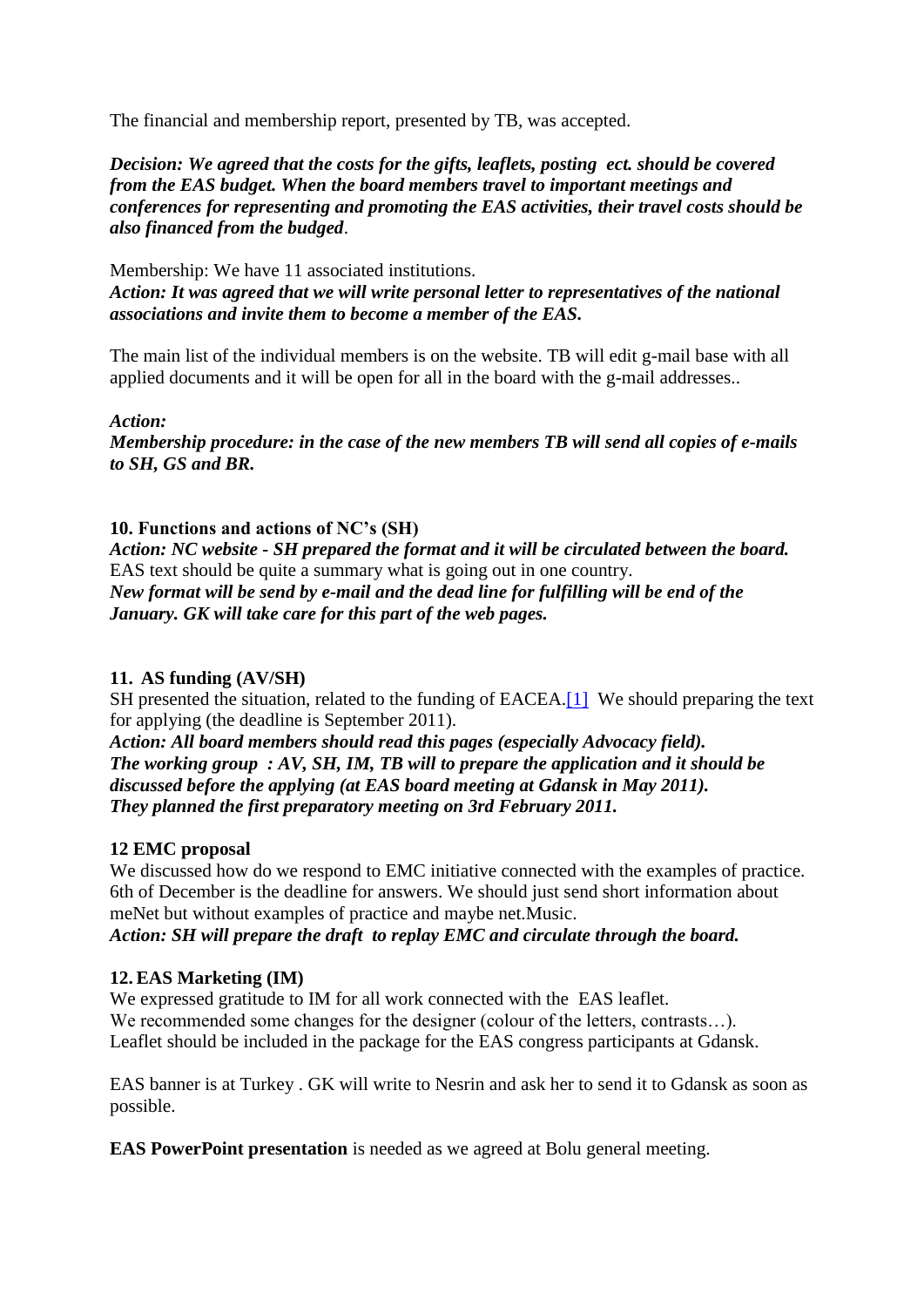### *Action: SH and IM will prepare the first draft and send around the board.* Slides will have EAS logo.

IM raised the question of preparing a short film as a report of the conference at Gdansk (including parts from the key note speakers, short recordings from the other congress activities, concerts…) for the EAS website. GK exposed the possibility for direct transfer of key note speakers and concerts. In such case the approvals of speakers and performers are needed.

TB proposal was to take all recordings to Youtube and assure restricted access.

## **13.ICT Publication (AV)**

AV reported on activities in editing and publishing the ICT Publication. There are two possibilities for publishing: Wissner (Germany) and Routledge (England). All actvities will be finish before the summer. Authors will be shortly informed next week about the stage of editing the book.

### **14.ISME report (IM, FN)**

Report about ISME 29th World Conference, written by IM, is on the website. EAS and meNet meeting succeeded at Beijing. The participants from EU got the information about EAS congress at Gdansk. FN was again elected at the ISME board.

Further discussion was oriented to the regional ISME activities.

FN asked SH if she is prepoared for nomination to the ISME board, after he leaves at congress at Greece.

## **15. EAS Conferences 2012, 2013 (AV; HM/TB)**

AV presented the main structure of the 20th EAS Conference in den Haag (April, 19-22, 2012). The theme of the conference is about the artistic and musical aspects of music education:

Theme 1: The musical and artistic child

Theme 2: The teacher as a musician

Theme 3 : Art, artist and education

He exposed the dilemma about the congress fee: 150 EUR for all the participants or 150 EUR  $/250$  EUR (two categories)

Congress fee will cover just lunches and concerts and not the dinners. He

A brief report about the planned 21th EAS conference in Lowen (2013)was given by TB. The proposed term 12- 15th February 2013 is problematic for the some of the EAS board members. The main theme will be focused on the gap between the theory and practice.

### **16. EAS Conferences after 2013**

The location of the further EAS conferences is still open. The options were Granada, Paris (bilingual conference) and Ljubljana.

# **13. AOB**

**Newsletter -** SH wants desktop publishing format but she don't get it. She will use old format for the next newsletter.

**Musical Olympiad** – EK described the history of the Musical Olympiad in Estonia. They started in 2002 and it runs bienal. By these days it is organised in the national level but now